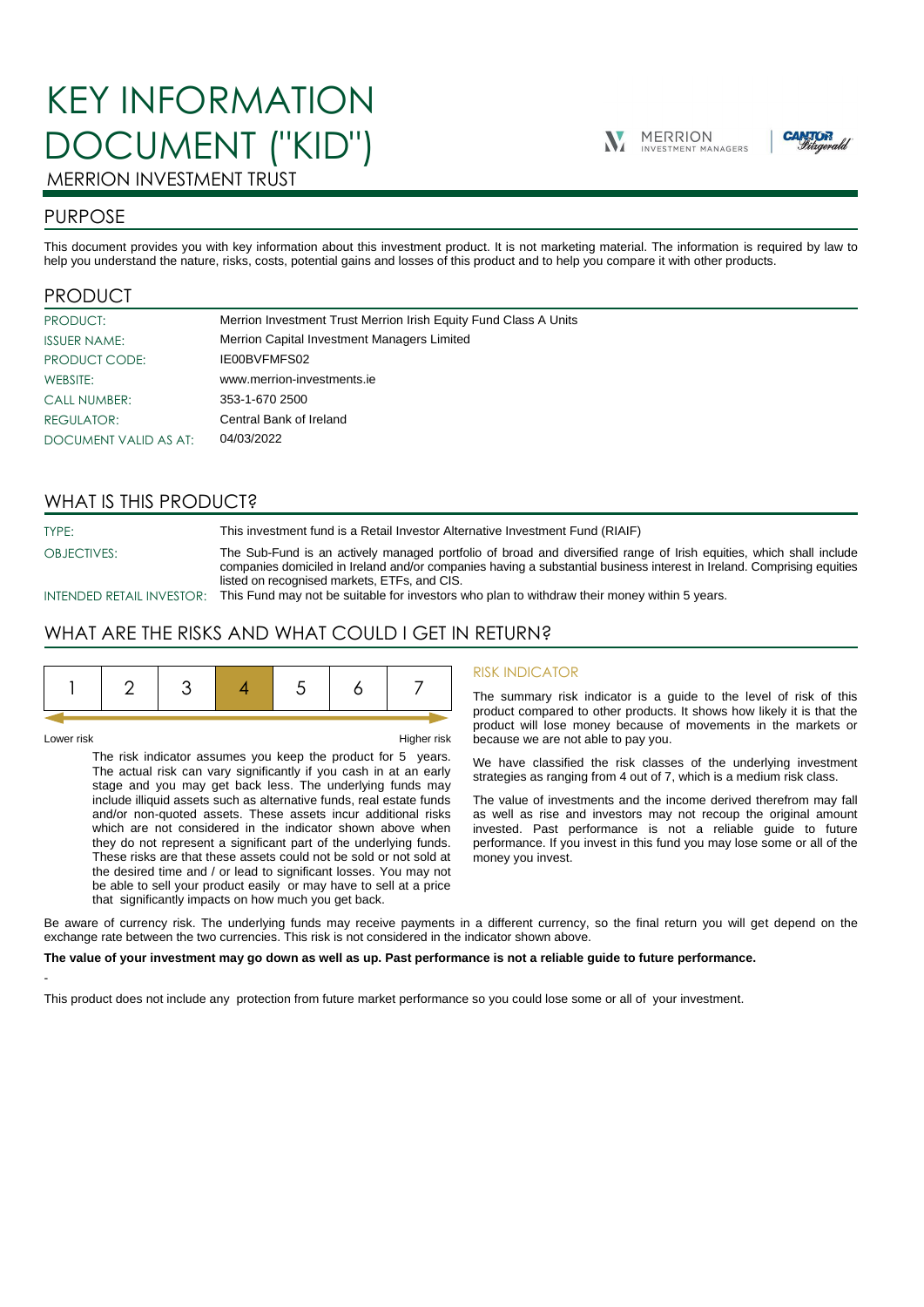#### PERFORMANCE SCENARIOS

Market developments in the future cannot be accurately predicted. The scenarios shown are only an indication of some of the possible outcomes based on recent returns. Actual returns could be lower.

#### INVESTMENT 10000 EUR

| <b>SURVIVAL SCENARIOS</b>  |                                     | 1 YEAR        | 3 YEARS       | 5 YEARS<br><i><b>IRECOMMENDED</b></i><br><b>HOLDING PERIOD)</b> |
|----------------------------|-------------------------------------|---------------|---------------|-----------------------------------------------------------------|
| STRESS SCENARIO            | What might you get back after costs | 1084 EUR      | 4 559.61 EUR  | 3 514.38 EUR                                                    |
|                            | Average return each year            | $-89.16%$     | $-23.03\%$    | $-18.87%$                                                       |
| UNFAVOURABLE SCENARIO      | What might you get back after costs | 8 163.94 EUR  | 7 500.48 EUR  | 7 301.25 EUR                                                    |
|                            | Average return each year            | $-18.36%$     | $-9.14%$      | $-6.1%$                                                         |
| <b>MODERATE SCENARIO</b>   | What might you get back after costs | 10 540.91 EUR | 11 654.53 EUR | 12 885.81 EUR                                                   |
|                            | Average return each year            | 5.41%         | 5.24%         | 5.2%                                                            |
| <b>FAVOURABLE SCENARIO</b> | What might you get back after costs | 13 500.3 EUR  | 17 963.36 EUR | 22 558.63 EUR                                                   |
|                            | Average return each year            | 35%           | 21.56%        | 17.67%                                                          |

This table shows the money you could get back over the recommended holding period, under different scenarios, assuming that you invest 10000 EUR.

The scenarios shown illustrate how your investment could perform. You can compare them with the scenarios of other products.

The scenarios presented are an estimate of future performance based on evidence from the past, and are not an exact indicator. What you get will vary depending on how the market performs and how long you keep the investment.

## WHAT HAPPENS IF MERRION CAPITAL INVESTMENT MANAGERS LIMITED IS UNABLE TO PAY OUT?

In the unlikely event of a default of the Manager (the manufacturer) – Merrion Capital Investment Managers Ltd.; the sub-fund employs an independent depositary (Northern Trust Fiduciary Services (Ireland) Limited) to hold and register the sub-funds' assets independent of the Manager. For further information on the depositary and the sub-fund structure, please refer to the Merrion Investment Trust Prospectus which can be found at: http://www.merrion-investments.ie/assets/riaifpros.pdf

## WHAT ARE THE COSTS?

#### COSTS OVER TIME

The Reduction in Yield (RIY) shows what impact the total costs you pay will have on the investment return you might get. The total costs take into account one-off, ongoing and incidental costs.

The amounts shown here are the cumulative costs of the product itself, for three different holding periods. They include potential early exit penalties. The figures assume you invest 10,000 EUR. The figures are estimates and may change in the future.

The person selling you or advising you about this product may charge you other costs. If so, this person will provide you with information about these costs, and show you the impact that all costs will have on your investment over time.

| INVESTMENT 10000 EUR            |                  | IF YOU CASH IN AFTER 1 YEAR IF YOU CASH IN AFTER 3 YEARS IF YOU CASH IN AFTER 5 YEARS |              |
|---------------------------------|------------------|---------------------------------------------------------------------------------------|--------------|
| Total costs                     | <b>161.7 EUR</b> | 545.53 EUR                                                                            | 1 021.22 EUR |
| Impact on return (RIY) per year | $1.62\%$         | 1.62 $%$                                                                              | 1.62 %       |

#### COMPOSITION OF COSTS

The table below shows:

\* The impact each year of the different types of costs on the investment return you might get at the end of the recommended holding period.

\* What the different cost categories mean.